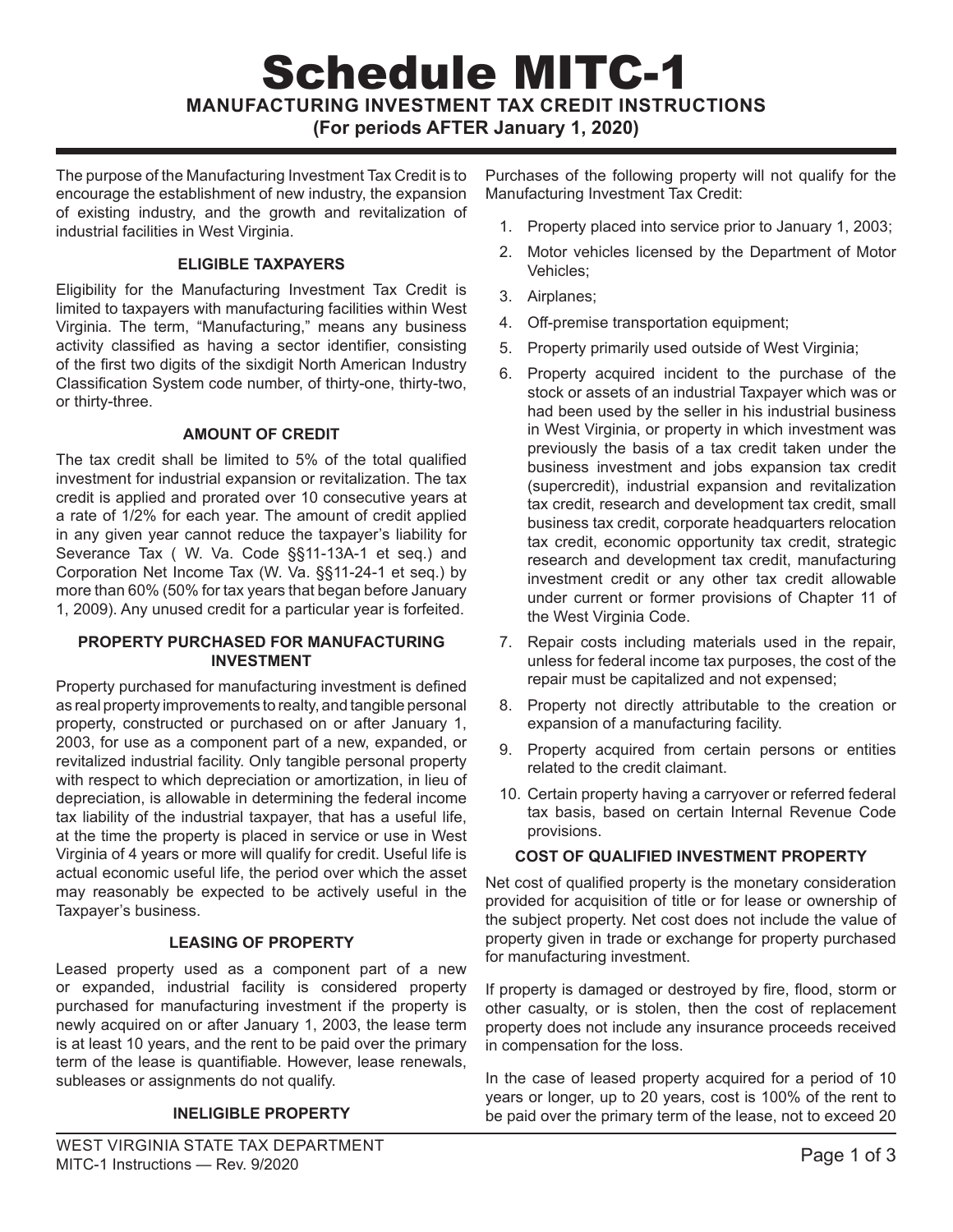years. Lease renewals, options, and some subleases and assignments cannot be considered. Leases for which the amount of rent to be paid over the primary term cannot be quantified will not qualify for purposes of the credit.

In the case of self-constructed property, the cost of selfconstructed property is the amount charged to the capital account for purposes of depreciation.

### **PROPERTY PURCHASED FOR MULTIPLE BUSINESS USES**

In the case of property purchased and used partly as a component of a new, expanded, or revitalized industrial facility and used partly in some other business or activity not eligible for credit (for example, in retail selling), the cost of the property is apportioned between the qualified and nonqualified activities, and the amount apportioned to the new or expanded or revitalized industrial facility is considered qualified investment. The use of the property in the qualified activity and nonqualified activity, respectively, must be thoroughly supported and explained by documents submitted with the application, and the amount of credit arising from investment in the multiple use property must be based on cost allocated to the qualified activity.

## **ELIGIBLE INVESTMENT**

To determine the amount of eligible investment for the manufacturing investment tax credit, the cost of each asset purchased is multiplied by the applicable percentage shown below according to the useful life of the property.

#### **If useful life is: The applicable percentage is:**

4 years or more but less than 6 years 33 1/3% 6 years or more but less than 8 years 66 2/3% 8 years or more 100 %

#### **EXAMPLE**

On February 10, 2003, a Taxpayer purchases a machine at a cost of \$25,000 for use in a new, expanded, or ongoing portion of its industrial facility, which has a useful life of 6 years.

The eligible investment is equal to \$16,666.67.

Eligible investment is calculated by multiplying the cost of the equipment, \$25,000, times the applicable percentage according to the useful life, 66 2/3%, to arrive at \$16,666.67.

 $($25,000 \times 66 \frac{2}{3\%} = $16,666.67)$ 

The credit attributable to the asset is equal to 5% of the eligible investment or \$833.33, (5% x \$16,666.67 = \$833.33).

This credit must be claimed over a period of 10 years at a rate of 10% (\$83.33) per year.

# **CREDIT RECAPTURE**

Credit attributable to property that ceases to be used in West

Virginia prior to the end of the categorized useful life of the property must be recalculated for all tax years for which the credit based on that asset was applied, according to actual useful life. For example, Company A invests \$10 million in equipment with an assumed useful life of 8 years in 2003.

(\$10M x 100% applicable percentage) x 5% = \$500,000

The credit for Company A is calculated to equal \$500,000 or \$50,000 per year for 10 years.

 $($500,000) \div 10 \text{ years} = $50,000 \text{ credit available each year}.$ 

Company A moves this equipment to New York in 2008. Therefore, the equipment's actual useful life in West Virginia is reduced to only 5 years. The corresponding credit is reduced according to the above formula from \$500,000 to \$166,667 or \$16,667 per year for 10 years.

((\$10M x 331/3% applicable percentage) = \$3,333,333.33) x  $5\% = $166,666.67$ 

 $$166,666.67 \div 10 \text{ years} = $16,666.67 \text{ credit available each}$ year

A reconciliation statement for the 2003 through 2008 period reflecting an over utilization of credit must then be submitted with payment of any additional tax, interest and penalties owed.

#### **COMPUTATION OF MANUFACTURING INVESTMENT TAX CREDIT**

#### **Computation of Eligible Investment:**

- **Column 1** Enter the net costs of the property in Column (1) on the appropriate line determined by the life of the property.
- **Col. 2 & 3** Multiply the net costs in Column (1) by the applicable percentages in Column (2). Enter the results in Column 3.
- **Line 4** Add the figures in Column (3) and enter on Line 4. This is the taxpayer's eligible investment.

#### **Computation of Potential Current Annual Credit:**

**Line 5** To determine the taxpayer's total potential current annual credit, which can be taken over a period of ten years, multiply the total eligible investment (Line 4) by 5%. Enter the result on Line 5.

#### **Computation of Current Annual Credit:**

**Line 6** To determine the taxpayer's annual credit earned during the current taxable year, multiply the total potential credit on Line 5 by 10%. Enter on Line 6. Forfeited if not used.

#### **Credit from Previous Years:**

**Line 7** Enter any annual Manufacturing Investment Tax Credit from prior year(s). For eligible investments